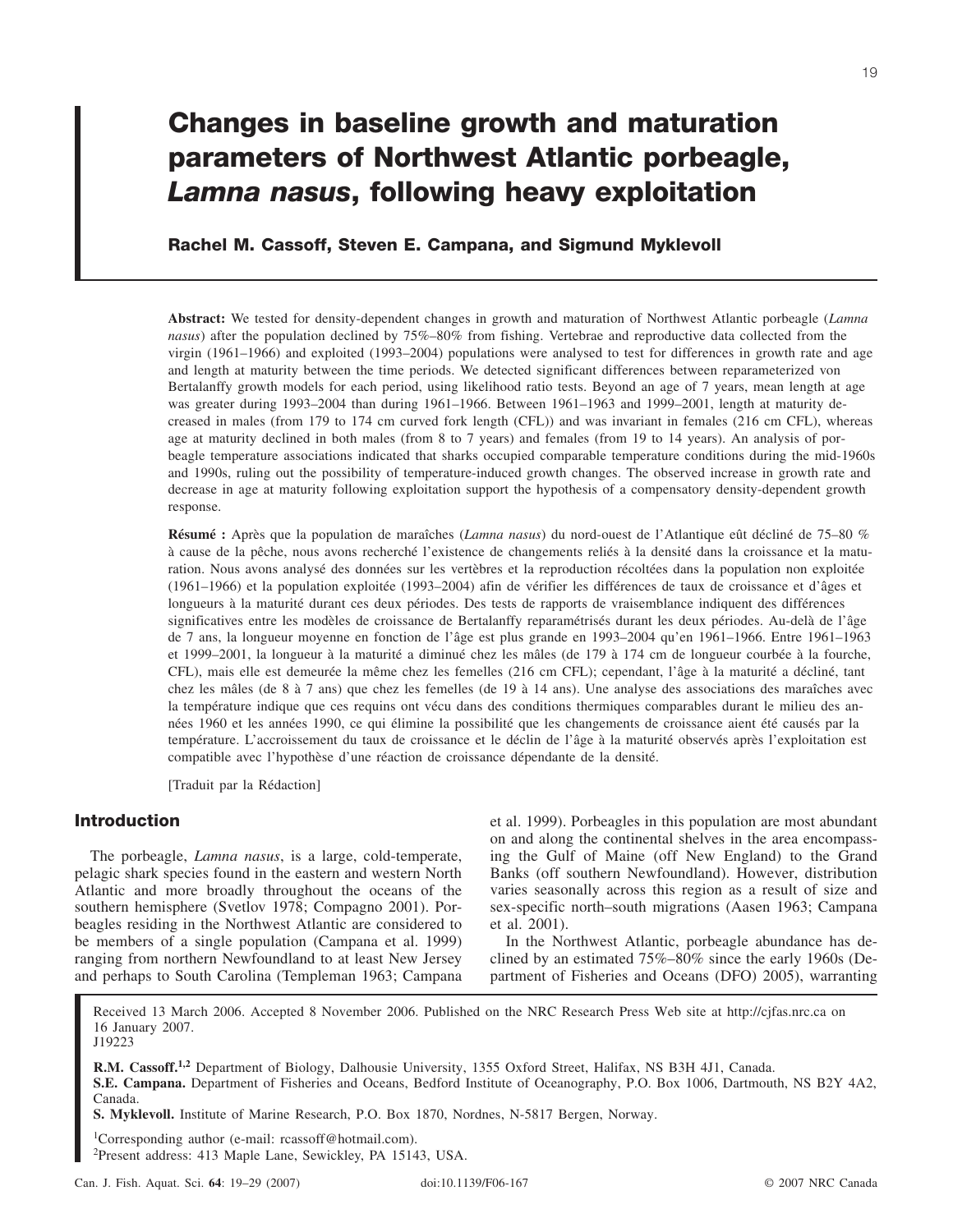their recent designation as endangered by the Committee on the Status of Endangered Wildlife in Canada (COSEWIC 2004). Several independent lines of evidence strongly implicate exploitation in commercial target fisheries as the cause of this decline (Campana et al. 2003). Commercial harvesting of porbeagles started in 1961, when Norwegian longliners began exploratory fishing on the virgin (previously unexploited) population. Historically, exploitation was most intense during the first few years of the fishery. From 1961 to 1964, total reported annual landings in the Northwest Atlantic rose from 1900 to 9000 tonnes (t) (Campana et al. 2002*a*). These intense fishing efforts precipitated the collapse of the Norwegian fishery in the late 1960s and reduced the population to an estimated 50% of the virgin abundance (DFO 2005). A modest recovery of porbeagle numbers occurred throughout the 1970s and 1980s, as landings averaged less than  $350$  t·year<sup>-1</sup> (Campana et al. 2002*a*). However, annual catches increased to 1000–2000 t during the 1990s, and the abundance of porbeagles once again fell sharply (Campana et al. 2003). Subsequent catch restrictions, implemented under a Canadian Shark Management Plan, reduced annual landings to less than 250 t by 2002 (Campana et al. 2003). A recent stock assessment indicated that these measures were effective in stabilizing the population at its current low level (DFO 2005).

Given the magnitude of the decline in porbeagle abundance since the early 1960s, a density-dependent compensatory response would be expected. One process that could potentially lead to compensation in depleted shark populations is a density-dependent increase in somatic growth rates owing to reduced prey limitation and a concomitant decrease in the age at sexual maturity (as maturation is largely sizedependent) (Holden 1973). Demographic analyses have demonstrated that a compensatory growth response may be one of the main mechanisms of population regulation in sharks (Smith et al. 1998; Cortés 2002; Frisk et al. 2005). Compensatory changes in growth have been observed in a large number of teleost populations (see Rose et al. (2001) and references therein). However, because reliable, longterm biological and fisheries data are lacking for the majority of elasmobranch species (Compagno 1990; Stevens et al. 2000), few rigorous empirical investigations have addressed compensatory processes in sharks.

Two recent studies have provided the only empirical evidence to date of density-dependent growth in sharks. Carlson and Baremore (2003) reported increased juvenile growth rates and earlier sexual maturation of Atlantic sharpnose sharks (*Rhizoprionodon terraenovae*) in the Gulf of Mexico after a period of intensified exploitation. Similarly, off the southeastern US, Sminkey and Musick (1995) observed faster growth in juvenile sandbar sharks (*Carcharhinus plumbeus*) following declines in population size. Although density-dependent effects were strongly implicated in these changes, neither study was able to evaluate the relative influence of other factors that affect rates of growth, such as changes in environmental conditions. Furthermore, sampling occurred well after the onset of exploitation in both studies. Therefore, the documented changes in life history likely do not represent the full scope for compensatory response in either shark species.

The biology of the porbeagle in the Northwest Atlantic has been the subject of research since the commencement of commercial harvesting in the early 1960s. As a result, vertebral samples and reproductive data were available from the periods 1961–1966 and 1993–2004, providing us with the opportunity to examine possible density-dependent changes in baseline growth and maturation parameters. As far as we are aware, this is the only shark population for which preexploitation life history data are available. The first objective of our study was to reconstruct porbeagle growth rate and estimate age and length at maturity in order to test for differences between the time periods. If porbeagle growth was responsive to changes in density, then we would expect an increase in growth rate, as well as a decline in the age at maturity between the sampling periods. In addition to evaluating density-dependent effects, we also considered the effects of variation in ambient water temperature on porbeagle growth as an alternative explanation of observed growth rate changes. Finally, we evaluate the implications of our findings to the understanding of life history theory in sharks.

#### **Materials and methods**

Two sets of porbeagle vertebrae were used for age and growth analysis: one taken after three to four decades of heavy exploitation in the Northwest Atlantic and one taken from the virgin (previously unfished) population. Collectively, 615 samples were available from the recent past: 558 prepared vertebrae available from 1993–1999, which were used for a previous age determination study (Natanson et al. 2002), and 57 additional vertebrae obtained in 2004. Sampling took place primarily in the spring and fall on commercial and research vessels operating with longline gear in an area encompassing the Gulf of Maine to the Grand Banks (off southern Newfoundland) and Gulf of St. Lawrence (Fig. 1). Captured individuals were considered to be members of a single population, an assumption strongly supported by long-term tagging studies by Canada, the US, and Norway (Campana et al. 1999). Vertebrae were taken from sharks between the head and the branchial chamber (numbers 10–15) and stored frozen or in 70% ethanol. Body lengths were reported to the nearest centimetre as curved fork length (CFL; over the body distance from the tip of the snout to the fork in the tail) (CFL = straight fork length,  $r^2$  = 0.998; Campana et al. 1999). Reproductive information, including maturity status and length of reproductive organs, was available for the years 1999–2001 (Jensen et al. 2002).

Vertebral samples collected in 1961–1966 were analyzed to reconstruct the growth rate of the virgin porbeagle population. A total of 229 samples were acquired from the archives of the Institute of Marine Research (IMR) in Bergen, Norway. Most of the vertebrae (99%) were collected in the first 2 years of the fishery. Sampling was carried out between May and August by Olav Aasen (IMR) onboard the Norwegian longliners that first targeted porbeagles in the Northwest Atlantic. Vertebrae were taken on the same fishing grounds as the more recent samples (with the exception of one shark captured off North Carolina) and with comparable fishing gear (Joyce 1999). Four to six vertebrae were reportedly removed midway between the head and the caudal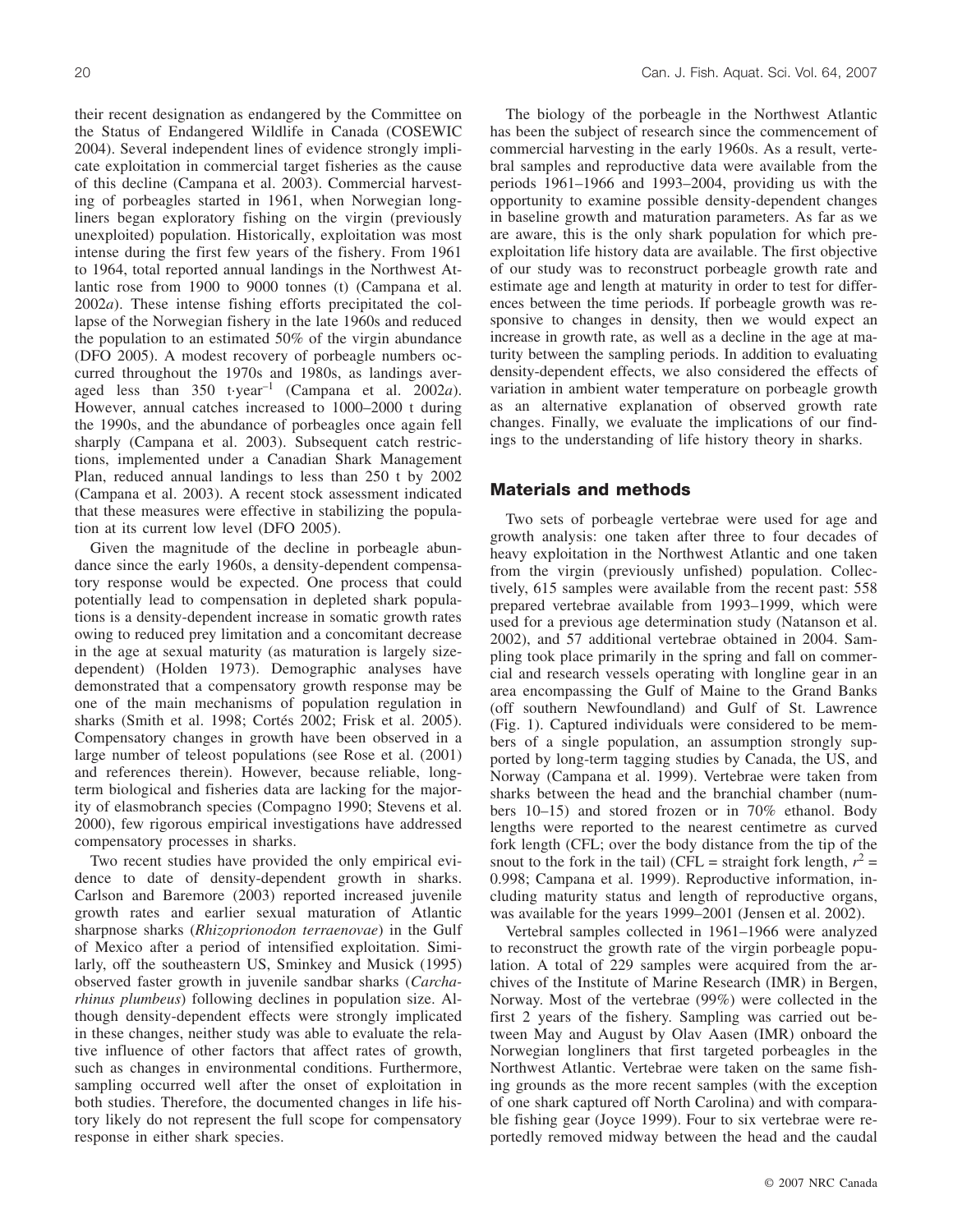**Fig. 1.** Map of the Northwest Atlantic showing the distribution of porbeagle (*Lamna nasus*) catch recorded in the 1965 and 1966 fishing logs of the Norwegian longliner *M.S. Volstad*. Fishing locations for the remainder of the sampling period (1961–1964) are not shown. Expanding circles are proportional in size to the number of sharks captured, and  $\times s$  represent zero catch. The principal porbeagle fishing grounds, where historical and recent vertebral samples were collected, are delineated by the rectangle. The 100 m (broken lines) and 200 m (solid lines) depth contours are shown.



fin of each shark (numbers 50–60) (S. Myklevoll, personal communication, 2005) and stored either dry or in formalin. Aasen (1963) recorded exterior clasper and uterus lengths to the nearest millimetre and either a nonstandard total length (TL) or dorsal length (DL; distance from the anterior edge of the first dorsal fin to the anterior precaudal pit) to the nearest centimetre. The following regression models were used to convert Aasen's body length measurements to CFL (Campana et al. 1999, 2001):

$$
CFL = 0.947 \text{ TL} + 3.64 \quad (n = 361, r^2 = 0.99)
$$

$$
CFL = 3.03 \text{ DL}^{0.904} \quad (n = 356, r^2 = 0.99)
$$

One vertebra from each shark was processed according to the methods of Natanson et al. (2002). This entailed removing excess tissue and measuring medial dorso-ventral centrum diameter (CD) with calipers to the nearest millimetre. A sagittal (bow tie) cross section of each centrum was made through the center with a diamond-bladed Isomet saw. Digital images of sections were taken using an image analysis system under reflected light  $(1280 \times 1024$  resolution). To increase the contrast between adjacent growth bands, images were digitally enhanced using Adobe Photoshop 7.0® (Adobe Systems Inc. 2002). Centrum radius (CR) was measured to the nearest millimetre on these images with Optimas 5.2® (Meyer Instruments Inc. 2000), unless both section halves were broken during processing. Measurements were taken on each half bow tie from the base, which is located just above the isthmus, to the distal edge along the intersection of the corpus calcareum with the intermediala.

Rigorous validation studies, using several techniques, have confirmed that deposition of a single pair of opaque and translucent bands (growth increment) occurs annually in porbeagles from birth to an age of at least 26 years (Campana et al. 2002*b*; Natanson et al. 2002). To ensure the accuracy of age determinations in the present study, interpretation of annuli was calibrated with a reference collection of more than 500 sectioned vertebrae of known or consensusderived ages, used in the aforementioned studies. Samples from both time periods were then aged twice by the senior author, in a random order, following a double-blind procedure. Those deemed unreadable (recent sample, *n* = 31; historical sample,  $n = 26$ ) were excluded from further analysis. The consistency of the new age interpretations with those published previously was evaluated using age-bias plots, and the coefficient of variation (CV) was used as a measure of precision (Campana et al. 1995).

Some of the sample tags attached to dried, historical vertebrae had deteriorated, making it impossible to link these samples to Aasen's recorded data. To estimate the lengths of these sharks, CFL was derived from a regression model fitted to the CFL–CR data or, in the absence of CR measurements, from the calculated relationship between CFL and CD. Both of these regressions were generated from a subsample of Aasen's vertebrae for which TL was recorded.

To compare growth characteristics between the virgin and exploited porbeagle populations, the von Bertalanffy growth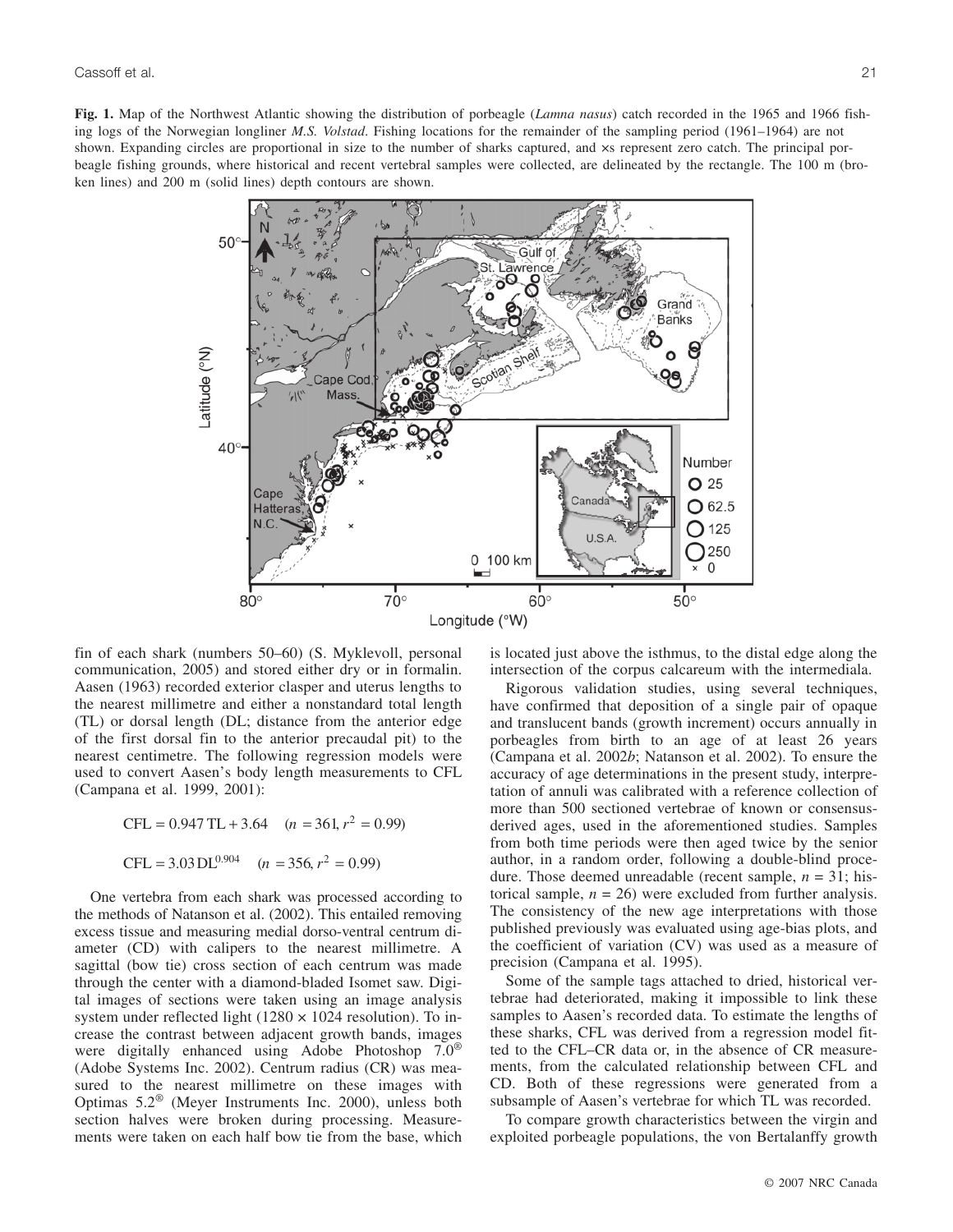function (VBGF), as well as a reparameterized version of this model, were fitted to each set of length at age data using nonlinear least squares in Systat 10.0® (Systat Software Inc. 2002). The conventional VBGF (von Bertalanffy 1938; Ricker 1979) is expressed as

$$
L_t = L_{\infty} \left[ 1 - e^{-K(t - t_0)} \right]
$$

where  $L_t$  is the mean length at age  $t$ ,  $L_{\infty}$  is the mean asymptotic length, *K* is the Brody growth coefficient, which determines how rapidly the horizontal asymptote is approached, and  $t_0$  is the mean age at length zero. The alternative parameterization was formulated by Francis (1988) as

$$
L = l_{\phi} + (l_{\psi} - l_{\phi})(1 - r^{2(T - \phi)/(\psi - \phi)})/(1 - r^2)
$$

where

$$
r = (l_{\psi} - l_{\chi})/(l_{\chi} - l_{\phi})
$$

The parameter *L* represents the mean length at age *T*, and  $l_{\phi}$ , l<sub>γ</sub>, and  $l_\text{w}$  represent the mean lengths at ages  $φ$ ,  $(φ + ψ)/2$ , and  $\psi$ , respectively, which were selected to fall within the range of both data sets. In addition, locally weighted least squares regression (lowess) curves were used to describe patterns of growth during each time period and were fitted to length at age data using the Lowess function in SPSS  $11.5.0$ <sup>®</sup> (SPSS Inc. 2002).

Both the reparameterized and traditional von Bertalanffy growth models were used to test for statistical differences between the virgin and exploited length at age data sets. The reparameterized model was selected, because it overcomes two of the shortfalls of the conventional VBGF: the *L*<sup>∞</sup> and *K* parameters tend to be strongly correlated and the estimation of some parameter values involves extrapolation (Francis 1988). Likelihood ratio tests were employed to test for differences in growth curves between the time periods (Kimura 1980). Of the most commonly used statistical procedures for growth curve comparison, this approach is considered to be the most accurate on the basis of empirical analyses conducted by Cerrato (1990). This test assumes a normal, additive error structure and equal variances between data sets. The validity of the latter assumption was assessed using a Bartlett's test (Zar 1996).

Male length at maturity in porbeagles is associated with a distinct inflection in clasper growth (Jensen et al. 2002). Differences in male length at maturity between time periods were evaluated by fitting a logistic growth model to each set of clasper length (CL) – CFL data using nonlinear least squares and comparing their inflection points, which were used as a common reference point. The model was formulated following Piner et al. (2005):

$$
\hat{y} = y_{\min} + k[1 + \exp(b(a - x))]^{-1}
$$

with fixed parameters  $y = CL$ ,  $y_{min}$  = the minimum observed CL, and  $x = CFL$  and estimated parameters  $k =$  maximum observed CL – minimum observed CL, *a* = inflection point, and  $b =$  shape parameter. Length at female maturity, which corresponds with a marked increase in uterus development (Jensen et al. 2002), was clearly visible from graphs of uterus length versus CFL. The length at maturity for the virgin population, estimated from a plot of uterus growth, was compared with the reproductive information from more recent years reported by Jensen et al. (2002).

An analysis of historical porbeagle temperature associations was carried out using catch (number of sharks), effort (number of hooks per set), and fishing locations obtained from the 1965 logs of the Norwegian longliner *M.S. Volstad*. Vessel positions were given as Loran-A readings (to the nearest 5 µs) and were converted to latitude and longitude with LoranGPS 6.0® (Andren Software Co. 2005). Analyses were limited to the principal porbeagle fishing grounds extending north of Cape Cod, Mass. (Fig. 1).

To estimate the temperature at the depth of the longline gear associated with each fishing location, we extracted temperature profiles from the year 1965 from the Atlantic Fisheries Adjustment Program database (Bedford Institute of Oceanography, Dartmouth, Nova Scotia). Temperatures were averaged over the depth range (10–30 m) at which the Norwegian fleet set the longline hooks (Aasen 1963). Contour maps displaying temperature at mean gear depth, overlaid with catch per unit effort, were then produced for each month and area (e.g., Grand Banks) in which porbeagles were caught. Temperatures at fishing locations were estimated from these maps only if fishing sites were bounded on all sides by temperature contours.

The same set of contour maps was used to determine the range of temperatures available to porbeagles in areas surrounding fishing sets (environmental temperature). Broad fishing areas, which included the Gulf of Maine, Grand Banks, and Gulf of St. Lawrence, were delineated on the maps by polygons enclosing all of the 1965 fishing locations. Temperature observations lying within these polygons were drawn from the maps along a  $30'$  latitude  $\times 30'$  longitude grid pattern.

To identify porbeagle temperature associations, we compared cumulative distribution functions (CDFs) of two variables: temperature at fishing locations, weighted by catch per unit effort, and environmental temperature (Perry and Smith 1994). Cumulative distribution functions were generated with temperatures pooled across months (May–August) and areas because of limited data availability. Disparities between CDFs imply that porbeagles prefer a particular temperature range, whereas similarities suggest a lack of association between porbeagle catch and specific temperature conditions within the range available in the environment. Results were compared with findings from a similar analysis of temperature profiles from 1994 to 2000 (Campana and Joyce 2004).

### **Results**

Aged specimens from the exploited population consisted of 291 males, 290 females, and 3 of unknown sex ranging in size from 77 to 261 cm CFL (Table 1). Those collected from the virgin population included 34 males, 43 females, and 126 samples that could not be matched to Aasen's recorded data and, therefore, were of unknown sex and body length (Table 1). These sharks had a CFL range of 70 to 245 cm. The coefficient of variation for the replicated age readings was 7%.

The modeled CFL–CR and CFL–CD relationships were used to reconstruct body lengths of 107 and 19 historical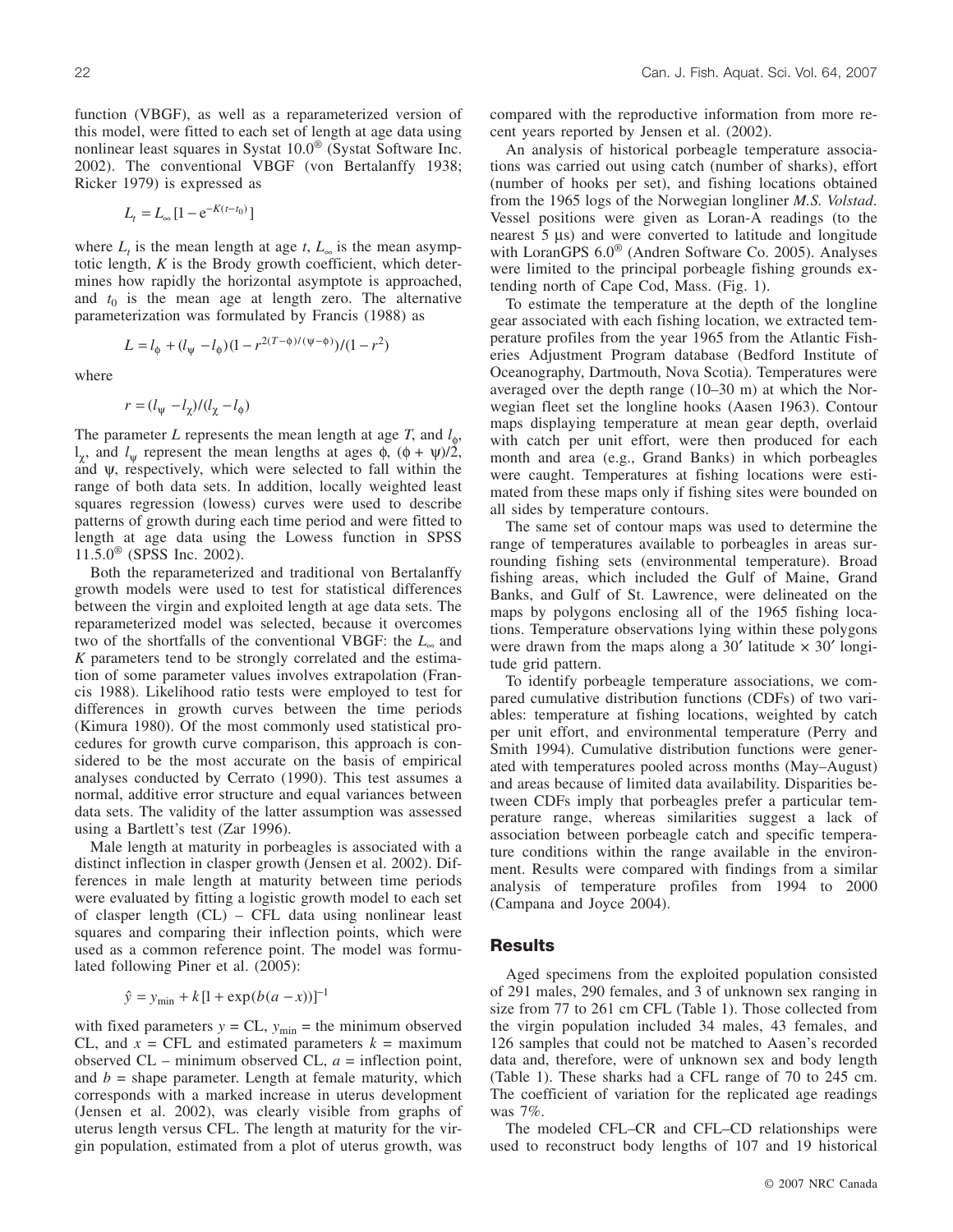**Table 1.** Summary of vertebral samples used to reconstruct growth in the virgin (1961–1966) and exploited (1993–2004) porbeagle (*Lamna nasus*) populations.

|                      | Sample size |      |                  |                  | CFL of males (cm) |                | CFL of females (cm) |     |                                 |     |
|----------------------|-------------|------|------------------|------------------|-------------------|----------------|---------------------|-----|---------------------------------|-----|
| Area                 | Season      | Year | Males            | Females          | Unknown sex       | Total          | Min                 | Max | Min                             | Max |
| <b>Virgin</b>        |             |      |                  |                  |                   |                |                     |     |                                 |     |
| Gulf of Maine        | Summer      | 1961 | 13               | 10               | $\boldsymbol{0}$  | 23             | 112                 | 176 | 103                             | 164 |
|                      |             | 1962 | 17               | 20               | $\boldsymbol{0}$  | 37             | 132                 | 220 | 125                             | 216 |
| Scotian Shelf        | Summer      | 1961 | 3                | 11               | $\boldsymbol{0}$  | 14             | 96                  | 226 | 90                              | 245 |
| Grand Banks          | Summer      | 1961 | $\boldsymbol{0}$ | $\boldsymbol{0}$ | 126               | 126*           | 92                  | 231 | 92                              | 231 |
| Southeastern US      | Spring      | 1966 | $\boldsymbol{0}$ | 1                | $\boldsymbol{0}$  | $\mathbf{1}$   |                     |     | 146                             | 146 |
| Unknown              | Unknown     | 1965 | $\mathbf{1}$     | $\mathbf{1}$     | $\overline{0}$    | $\overline{2}$ | 70                  | 70  | 72                              | 72  |
| Total                |             |      | 34               | 43               | 126               | 203            | 70                  | 226 | 72                              | 245 |
| <b>Exploited</b>     |             |      |                  |                  |                   |                |                     |     |                                 |     |
| Gulf of Maine        | Summer      | 1999 | 3                | $\mathbf{0}$     | $\boldsymbol{0}$  | 3              | 182                 | 219 |                                 |     |
|                      | Spring      | 1994 | 17               | 16               | $\boldsymbol{0}$  | 33             | 104                 | 239 | 101                             | 203 |
|                      |             | 1999 | 75               | 66               | $\boldsymbol{0}$  | 141            | 77                  | 232 | 97                              | 241 |
|                      | Summer      | 1997 | $\mathbf{1}$     | $\,1\,$          | $\boldsymbol{0}$  | $\sqrt{2}$     | 156                 | 156 | 193                             | 193 |
|                      |             | 1999 | $\overline{3}$   | 6                | $\boldsymbol{0}$  | 9              | 105                 | 144 | 128                             | 228 |
|                      |             | 2004 | 31               | 17               | $\boldsymbol{0}$  | 48             | 113                 | 202 | 110                             | 181 |
|                      | Autumn      | 1993 | 19               | 19               | $\boldsymbol{0}$  | 38             | 89                  | 216 | 90                              | 192 |
|                      |             | 1999 | 13               | 15               | $\boldsymbol{0}$  | 28             | 92                  | 226 | 101                             | 240 |
|                      | Winter      | 1999 | $\overline{0}$   | $\overline{c}$   | $\boldsymbol{0}$  | $\mathfrak{2}$ |                     |     | 95                              | 167 |
| <b>Grand Banks</b>   | Spring      | 1999 | 7                | $\overline{4}$   | $\boldsymbol{0}$  | 11             | 135                 | 208 | 167                             | 220 |
|                      | Autumn      | 1993 | 9                | 15               | $\mathbf{1}$      | 25             | 170                 | 232 | 113                             | 236 |
|                      |             | 1997 | $\overline{0}$   | $\mathbf{1}$     | $\boldsymbol{0}$  | 1              | $\qquad \qquad$     |     | 169                             | 169 |
|                      |             | 1999 | 64               | 80               | $\boldsymbol{0}$  | 144            | 95                  | 246 | 94                              | 256 |
|                      | Winter      | 1999 | 7                | 13               | $\boldsymbol{0}$  | 20             | 107                 | 240 | 200                             | 261 |
| Gulf of St. Lawrence | Autumn      | 1993 | $\mathbf{1}$     | $\boldsymbol{0}$ | $\boldsymbol{0}$  | $\mathbf{1}$   | 148                 | 148 | $\qquad \qquad$                 |     |
|                      |             | 1999 | 28               | 26               | $\boldsymbol{0}$  | 54             | 99                  | 230 | 100                             | 242 |
| Unknown              | Spring      | 1997 | 10               | 3                | $\boldsymbol{0}$  | 13             | 162                 | 201 | 184                             | 221 |
|                      |             | 1999 | $\mathbf{1}$     | $\boldsymbol{0}$ | $\boldsymbol{0}$  | $\mathbf{1}$   | 97                  | 97  | $\overbrace{\qquad \qquad }^{}$ |     |
|                      | Summer      | 1993 | $\boldsymbol{0}$ | $\mathbf{1}$     | $\boldsymbol{0}$  | $\mathbf{1}$   |                     |     | 183                             | 183 |
|                      |             | 1997 | $\mathbf{1}$     | $\mathbf{1}$     | $\boldsymbol{0}$  | $\mathfrak{2}$ | 159                 | 159 | 202                             | 202 |
|                      |             | 1999 | $\overline{0}$   | $\boldsymbol{0}$ | 1                 | $\mathbf{1}$   | 236                 | 236 | 236                             | 236 |
|                      | Autumn      | 1996 | $\mathbf{1}$     | $\mathbf{1}$     | $\boldsymbol{0}$  | $\overline{2}$ | 189                 | 189 | 139                             | 139 |
|                      |             | 1997 | $\overline{0}$   | $\,1$            | $\boldsymbol{0}$  | $\mathbf{1}$   |                     |     | 100                             | 100 |
|                      | Winter      | 1996 | $\overline{0}$   | $\mathbf{1}$     | $\boldsymbol{0}$  | $\mathbf{1}$   |                     |     | 224                             | 224 |
|                      | Unknown     |      | $\overline{0}$   | $\,1\,$          | $\mathbf{1}$      | $\overline{2}$ | 97                  | 102 | 97                              | 102 |
| Total                |             |      | 291              | 290              | 3                 | 584            | 77                  | 246 | 90                              | 261 |

**Note:** Sample size and curved fork length (CFL) range are given separately for each sex by sampling area, season, and year. Seasons: spring, March– May; summer, June–August; autumn, September–November; winter, December–February. Min, minimum; max, maximum.

\*Fork lengths were reconstructed from vertebral size.

samples, respectively, for which only centrum measurements were available. CFL and CR displayed a moderately curvilinear relationship, which was linearized by applying a log<sub>e</sub>loge transformation (Fig. 2). The least squares equation calculated from the transformed data was

$$
\log_e(\text{CFL}) = 0.74 \log_e(\text{CR}) + 3.21 \quad (n = 76, r^2 = 0.95)
$$

In the case of the CFL and CD data, the untransformed relationship provided a better fit:

$$
CFL = 5.08 \, CD + 24.05 \quad (n = 74, r^2 = 0.94)
$$

Both linear regressions were highly significant  $(P < 0.0001)$ , and neither differed significantly between the sexes (analysis of covariance, ANCOVA, *P* > 0.7).

Plots of length at age data for the sexes combined (Figs. 3 and 4) indicated that porbeagles from the virgin population grew more slowly throughout most of the observed age range. Age estimates ranged from 0 to 23 years in 1961– 1966 and from 0 to 24 years in 1993–2004. In the virgin population, the youngest age classes (<3 years) displayed slightly higher growth rates. However, the growth curves for the two time periods overlapped between the ages of 4 and 7 years and then diverged as the relative growth in the virgin population slowed. Although differences in length at age were less pronounced beyond an age of about 20 years, few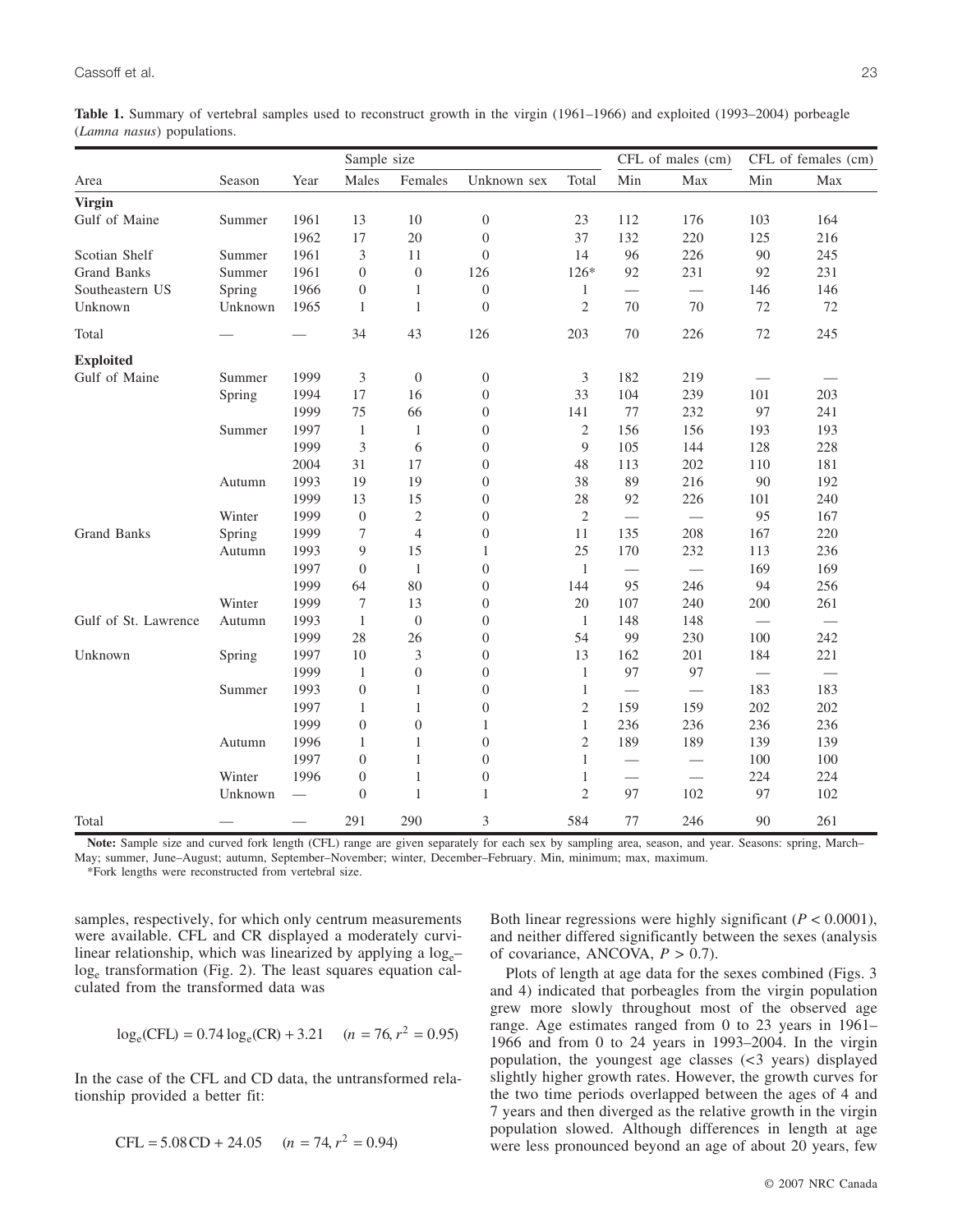Fig. 2. Least squares relationship between  $log_e$ -transformed curved fork length and log<sub>e</sub>-transformed centrum radius for the virgin (1961–1966) porbeagle (*Lamna nasus*) population, which was used to reconstruct curved fork length of samples when body length data were missing. Observed values for males  $(\blacklozenge, n = 34)$  and females  $(\square, n = 42)$  are shown separately.



**Fig. 3.** Observations of porbeagle (*Lamna nasus*) length at age for the sexes combined based on vertebral ages from 1961–1966 (O) and 1993–2004 ( $\triangle$ ). Fitted lowess curves are shown (historical sample, broken line; recent sample, solid line). Historical data points have been jittered slightly to improve visibility.



observations lay within this portion of the data range, particularly in the historical sample. Low sample sizes of knownsex sharks from the 1960s precluded the examination of sexspecific growth differences between the sampling periods. However, disparities in growth patterns between the sexes were considered to be minor on the basis of findings from a previous study on Northwest Atlantic porbeagle growth (Natanson et al. 2002).

Comparisons of both the fitted von Bertalanffy and reparameterized growth models revealed that differences in

**Fig. 4.** Observations of porbeagle (*Lamna nasus*) length at age for the sexes combined based on vertebral ages from 1961–1966 (O) and 1993–2004 ( $\triangle$ ). Fitted von Bertalanffy growth models are shown (historical sample, broken line; recent sample, solid line). Historical data points have been jittered slightly to improve visibility.



age–length data between the virgin and exploited porbeagle populations were significant  $(P < 0.01)$  (Table 2). Because the largest size classes were poorly represented in the historical data set (Figs. 3 and 4), the length range over which both types of growth curves were fitted and compared was limited to CFLs less than the maximum observed size in the historical sample (245 cm). The reference ages selected for the reparameterized model ( $\phi = 0$ ,  $\chi = 11.5$ , and  $\psi = 23$ ) spanned 99.7% (exploited) and 100% (virgin) of the observations lying within the restricted data range. The reparameterized growth models yielded a significantly larger predicted mean CFL at age 0 for the 1961–1966 sample  $(l_0 =$ 102.8 cm) compared with the 1993–2004 sample  $(l_0 =$ 97.2 cm) (Tables 2 and 3). The remaining parameter values for the virgin population ( $l_{11.5}$  = 196.0 cm,  $l_{23}$  = 220.5 cm) were significantly smaller than those for the exploited population ( $l_{11.5}$  = 202.6 cm,  $l_{23}$  = 242.8 cm) (Tables 2 and 3). Pronounced differences, likewise, were observed between values of the VBGF parameter *L*∞: virgin, 229.2 cm; exploited, 267.6 cm (Tables 2 and 3). The variance assumption of the likelihood ratio approach for comparing growth curves was met ( $\chi^2$  = 0.316, *P* = 0.574). Likelihood ratio tests detected significant differences in the overall reparameterized growth models and in all three of its parameters between the sampling periods  $(P < 0.01)$  (Table 3).

Comparisons of porbeagle reproductive data indicated a small shift in the male length at maturity but no change in the female length at maturity between the sampling periods 1961–1963 and 1999–2001. Clasper measurements were available for 285 and 365 males from the virgin and exploited populations, respectively. These data covered a similar range of fork lengths: virgin, 84–253 cm; exploited, 86–246 cm (Fig. 5). The estimated inflection points of the logistic growth models used to describe clasper development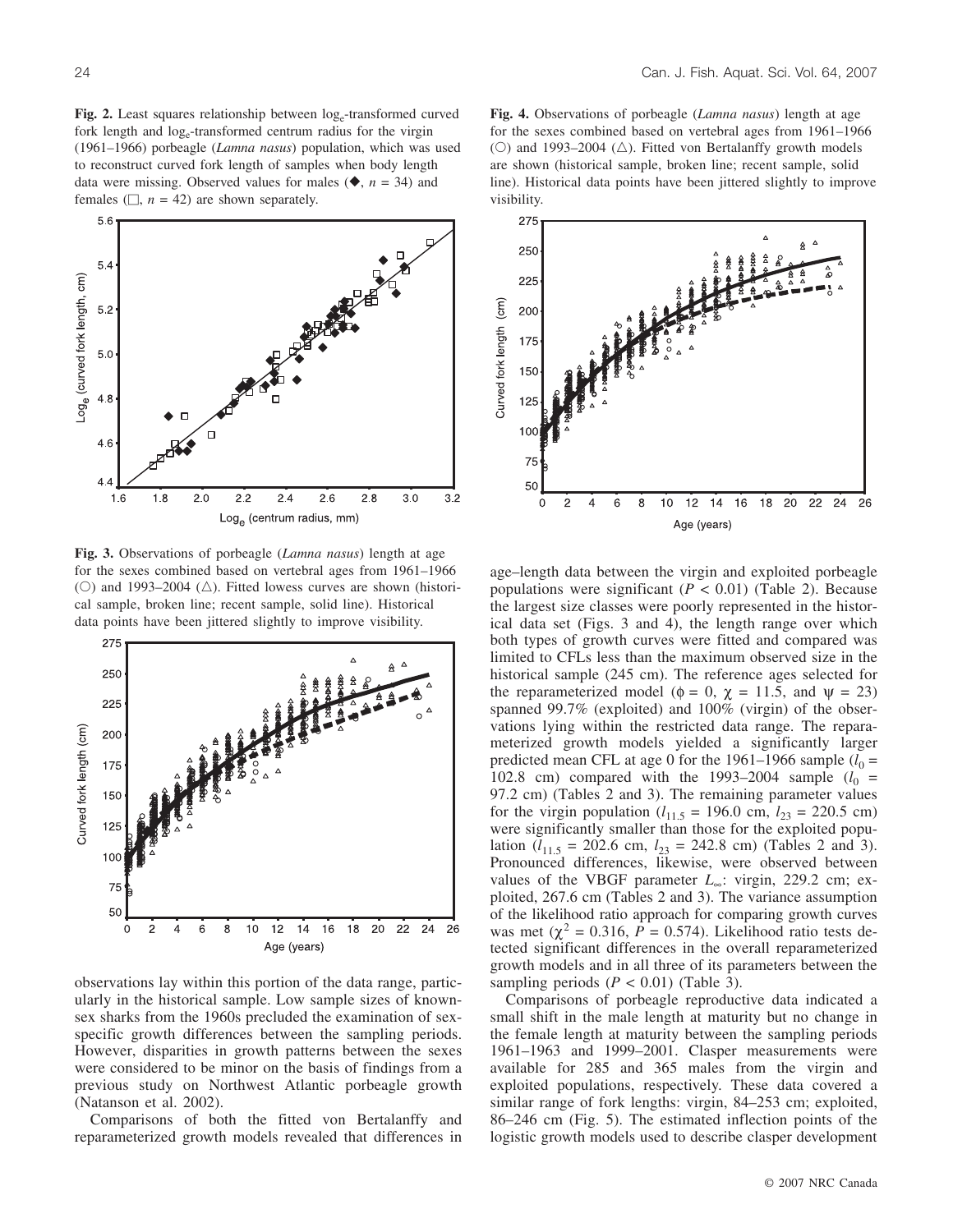|             |     | von Bertalanffy parameters |                           |                  | Francis parameters |                 |                 |      |
|-------------|-----|----------------------------|---------------------------|------------------|--------------------|-----------------|-----------------|------|
| Time period | n   | $L_{\infty}$ (cm)          | $K$ (year <sup>-1</sup> ) | $t_0$ (years)    | $l_0$ (cm)         | $l_{11}$ s (cm) | $l_{23}$ (cm)   |      |
| 1961-1966   | 203 | $229.2 \pm 11.9$           | $0.116 \pm 0.021$         | $-5.12 \pm 0.75$ | $102.8 \pm 3.0$    | $196.0 \pm 3.1$ | $220.5 \pm 7.4$ | 0.90 |
| 1993-2004   | 577 | $267.6 \pm 9.3$            | $0.084 \pm 0.009$         | $-5.39\pm0.47$   | $97.2 \pm 2.3$     | $202.6 \pm 1.1$ | $242.8 \pm 3.5$ | 0.94 |

**Table 2.** von Bertalanffy and reparameterized growth model parameter estimates for porbeagles (*Lamna nasus*) (sexes combined) collected in 1961–1966 and 1993–2004.

**Note:** 95% confidence intervals are given directly to the right of parameter values.

**Table 3.** Outcome of likelihood ratio tests comparing traditional and reparameterized von Bertalanffy growth curves between virgin (1961–1966) and exploited (1993–2004) porbeagle (*Lamna nasus*) populations.

| <b>Hypothesis</b>                   | <b>RSS</b> | $\chi^2$ | df | P          |  |  |  |  |  |
|-------------------------------------|------------|----------|----|------------|--|--|--|--|--|
| $H_1$ : No parameters are equal     | 77 973     |          |    |            |  |  |  |  |  |
| $H_{0a}$ : All parameters are equal | 83 063     | 49.32    | 3  | < 0.001    |  |  |  |  |  |
| von Bertalanffy growth parameters   |            |          |    |            |  |  |  |  |  |
| $H_{0h}$ : $L_{\infty}$ s are equal | 79.516     | 15.28    |    | < 0.001    |  |  |  |  |  |
| $H_{0c}$ : Ks are equal             | 78 720     | 7.44     |    | < 0.01     |  |  |  |  |  |
| $H_{0d}$ : $t_0$ s are equal        | 78 004     | 0.31     |    | $0.578$ ns |  |  |  |  |  |
| Reparameterized growth parameters   |            |          |    |            |  |  |  |  |  |
| $H_{0b}$ : $l_0$ s are equal        | 78 764     | 7.87     |    | < 0.01     |  |  |  |  |  |
| $H_{0c}$ : $l_{11.5}$ s are equal   | 79 493     | 15.06    |    | < 0.001    |  |  |  |  |  |
| $H_{0d}$ : $l_{23}$ s are equal     | 80 282     | 22.76    |    | < 0.001    |  |  |  |  |  |

**Note:** ns, not significant. Growth models containing parameter constraints (H<sub>0</sub>s) were tested against a base model  $(H_1)$ , in which all parameter values differed between data sets. The residual sum of squares (RSS) for each is given.

in the virgin ( $a = 148.3 \pm 1.5$  cm CFL) and exploited ( $a =$  $143.6 \pm 1.1$  cm CFL) populations indicated a significant decline in male length at maturity of about 5 cm between 1961–1963 and 1999–2001 (Fig. 5). Therefore, we assumed that the body lengths corresponding with the onset of male sexual maturity in the virgin and exploited populations were also offset by 5 cm. Jensen et al. (2002) estimated the median length at maturity in recently captured male porbeagles as 174 cm, based on clasper condition. Therefore, median length at maturity in males captured in 1961–1963 was estimated as 179 cm. In contrast, females from the virgin (*n* = 165) and exploited  $(n = 243)$  populations displayed very similar relationships between uterus length and body length (Fig. 6). A rapid increase in uterus growth, associated with sexual maturation, occurred in both samples at a CFL of approximately 216 cm. This value is comparable to the female length at 50% maturity (218 cm FL) reported by Jensen et al. (2002) for the more recent sampling period.

The temperature range occupied by porbeagles in 1965 was comparable to that reported by Campana and Joyce (2004) for the years 1994–2000. The 1965 catch-weighted  $(n = 34)$  and environmental  $(n = 82)$  temperature CDFs indicated that porbeagle catch rates were moderately enhanced at intermediate temperatures (Fig. 7). About 97% of captured sharks occupied a temperature range of 4–12 °C, which encompassed less than 80% of the environmental temperature observations. Published CDFs for more recent years showed that most porbeagles were caught in temperatures of 4–12  $\degree$ C in the spring and 6–10  $\degree$ C in the fall (Campana and Joyce 2004).

#### **Discussion**

We found an increase in growth rate and a decrease in the age at maturity of Northwest Atlantic porbeagles following large declines in abundance. Our results showed that recently collected sharks grew at a faster rate throughout most of their life span compared with sharks in the unfished population. Beyond an age of 7 years, the mean length of sharks captured in 1993–2004 was greater than that of sharks captured in 1961–1966. We also found that male length at maturity declined and female length at maturity remained unchanged following exploitation, and there was a reduction in the age at maturity in both sexes. Based on the reparameterized growth models for the sexes combined, age at maturity decreased from 8 to 7 years in males and from 19 to 14 years in females between 1961–1963 and 1999–2001. These observed changes in porbeagle growth and maturity are consistent with a compensatory growth response to reduced porbeagle abundance, whereby greater per capita food availability resulting from relaxed intraspecific competition promoted faster growth and thus enabled individuals to attain maturity earlier.

Juvenile porbeagles experienced declines in abundance of comparable magnitude to those of adults over the course of the commercial fishery (about 75% and 85%, respectively; DFO 2005). Surprisingly, though, our results indicate that the mean length of individuals in the first few age classes (0–3 years) decreased slightly between the sampling periods 1961–1966 and 1993–2004. This is reflected by the significantly higher mean length at age 0 predicted by the virgin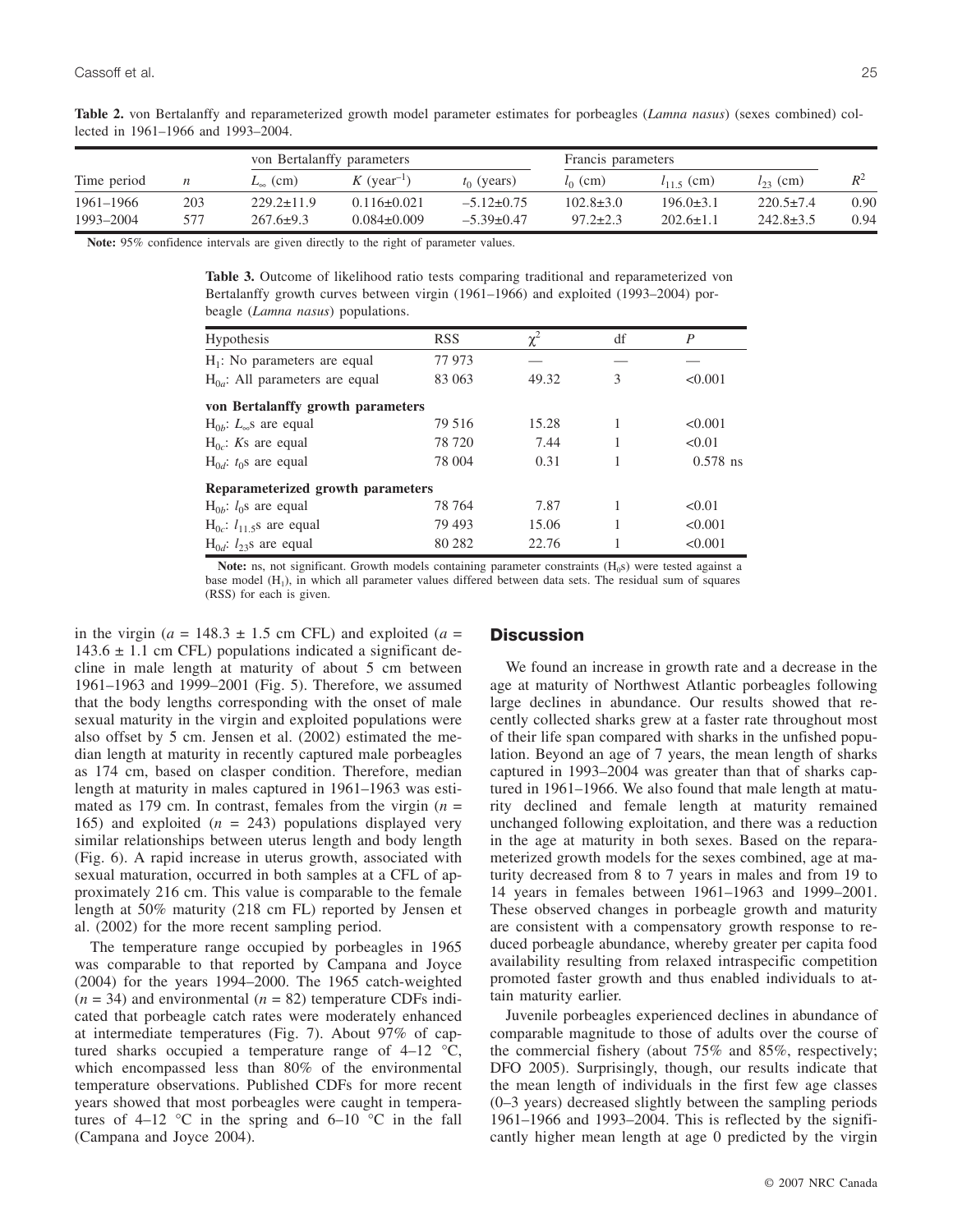**Fig. 5.** Relationship between right outer clasper length and curved fork length for porbeagles (*Lamna nasus*) captured in (*a*) 1961–1963 and (*b*) 1999–2001 and associated estimates of the inflection point (broken lines) of fitted logistic growth curves (solid lines).



**Fig. 6.** Relationship between uterus length and curved fork length for porbeagles (*Lamna nasus*) captured in (*a*) 1961–1963 and (*b*) 1999–2001 and associated estimates of length at maturity (broken lines). The maturity status of individuals is indicated in the bottom plot: immature,  $\blacktriangle$ ; mature,  $\triangle$ .



population's reparameterized VBGF than by the exploited population's reparameterized VBGF. We believe that this apparent decrease in relative growth following exploitation is attributable to sampling bias. The age at recruitment to the porbeagle fishery declined substantially after 1993, from 6– 7 years to 2–3 years (Campana et al. 2002*a*). Smaller, slower-growing individuals in the youngest age classes would have been less vulnerable to capture by the longline gear during the earlier sampling period and, therefore, were most likely underrepresented in our historical sample.

Our results also showed that earlier maturation in recently collected male porbeagles was associated with a smaller length at maturity (1961–1963, 179 cm; 1999–2001, 174 cm), whereas in females, length at maturity was invariant (216 cm). This pattern is in contrast to that reported by Carlson and Baremore (2003) for the Atlantic sharpnose shark, in which faster growth and earlier maturation were accompanied by reduced length at maturity in both sexes. That female porbeagles did not experience a shift in length at maturity may reflect the importance of a large length at birth to fitness in this species. Survival of newborns in a pelagic environment is most likely highly dependent on their ability to capture prey and, in turn, on their body size (Smith et al. 1998). Therefore, the option for female porbeagles to begin breeding at a smaller length may be constrained by their ability to accommodate large embryos.

Several alternative hypotheses can be invoked to explain the observed increase in growth rates and decrease in age at maturity between the sampling periods 1961–1966 and 1993–2004. These include methodology or sampling, variation in ambient water temperature, genetic changes owing to size-selective fishing, and reductions in interspecific competition. We evaluate the plausibility of each in turn.

Variation in length at age data resulting from methodology or sample collection can give rise to differences in growth curves that are apparent rather than real. While evaluating previously reported differences in growth between two *Mustelus manazo* populations, Cailliet et al. (1990) identified several sources of variation that could bias growth curves: vertebral preparation techniques, reader accuracy and precision, sample size, and sample bias. These sources of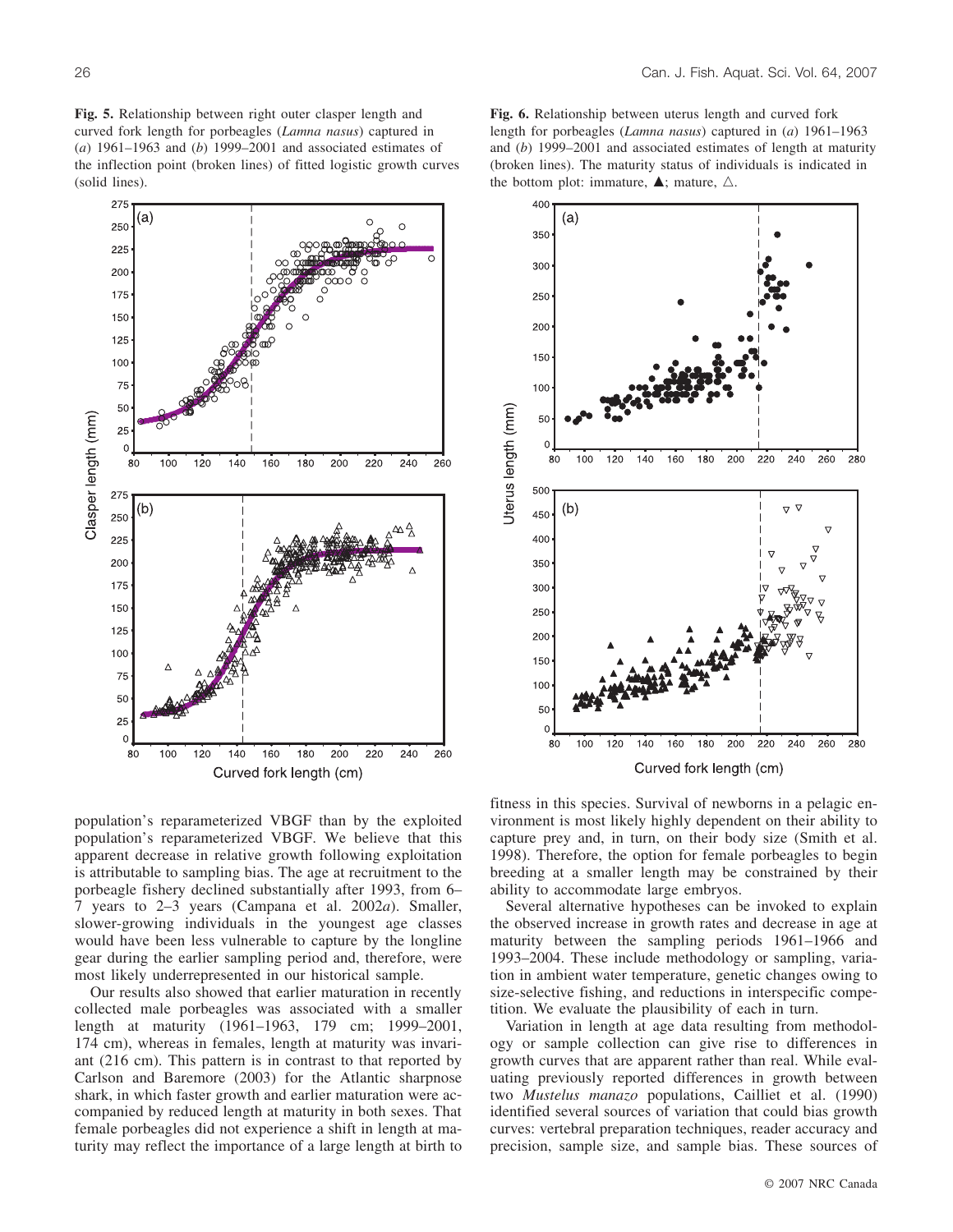**Fig. 7.** Cumulative distribution functions of temperature at the mean depth of the longline gear based on data from 1965 for months and fishing areas combined. The broken line represents temperatures at porbeagle (*Lamna nasus*) fishing locations, weighted by catch per unit effort (number per hook), and the solid line represents temperatures in areas surrounding fishing sets.



variability most likely produced spurious growth parameter estimates for two populations of blue shark (*Prionace glauca*), resulting in apparent interpopulation differences (Tanaka et al. 1990). In the present study, we were able to minimize these sources of variability by using a standardized preparation technique and a single, experienced age reader for both historic and recent samples. Interpretation of growth increments was calibrated before aging and was based on criteria validated for all age classes included in our study. The level of precision between our replicated age readings was high relative to that reported in other aging studies utilizing shark vertebrae (reviewed by Campana 2001). Furthermore, potential problems related to sample size and bias were addressed by using a reparameterized VBGF and restricting the statistical comparison of growth curves to a body length range where sample sizes were adequate. Therefore, we are confident that the observed increase in porbeagle growth rate between the time periods 1961– 1966 and 1993–2004 is not just an artifact of methodology or sampling.

Another possible explanation for the increase in growth rate between the sampling periods is variation in the ambient water temperature of porbeagles. Temperature is a major factor controlling physiological rates in fish, and its effects on growth rate have been documented for many teleosts (Brett 1979). Based on our analyses of porbeagle temperature associations and those of Campana and Joyce (2004), porbeagles occupied a very similar range of temperatures during the mid-1960s and 1990s. Although these analyses provide only a snapshot of temperature conditions, they do suggest that variation in ambient water temperature did not contribute substantially to the differences in growth rate observed between the sampling periods. Porbeagles, like other members of the family Lamnidae, possess an efficient countercurrent heat exchange system and, therefore, are able to maintain body temperatures more than  $7 \degree C$  warmer than the surrounding water (Carey and Teal 1969; Carey et al. 1981). This thermoregulatory ability would most likely eliminate the effect of any changes in water temperature on growth.

Adaptive evolution in response to fishing is another possible explanation of the changes in growth rate and maturity observed in our study. Prolonged and heavy exploitation has the potential to cause genetic changes in growth rates and maturity, because of the size-selective nature of fishing gear (Hutchings and Reynolds 2004). Such changes have been reported for populations of grayling (*Thymallus thymallus*) (Haugen and Vøllestad 2001) and northern Atlantic cod (*Gadus morhua*) (Olsen et al. 2004). Although porbeagles were subjected to intensive fishing pressure, the evolution of life history traits is likely to be slow relative to the period of commercial exploitation, which spanned less than three generations (generation time = 18 years) (Campana et al. 2003). Furthermore, the tendency of longline gear to preferentially capture the faster-growing members of the youngest age groups (Ricker 1979) would favor a reduction in mean length at age, which is contrary to the trend we observed. Therefore, it seems very doubtful that the observed changes in porbeagle life history represent a genetic response to fishing.

Another possible explanation for the observed increase in growth rate and decrease in age at maturity between the sampling periods is a reduction in interspecific competition for prey owing to the depletion of other large, pelagic predators in the temperate Northwest Atlantic. Porbeagles are tertiary consumers (Cortés 1999), feeding on a wide array of pelagic and demersal teleosts, as well as small elasmobranchs (Joyce et al. 2002). Since the general expansion of pelagic longline fisheries in the 1960s, many other tertiary predators have experienced substantial declines in response to exploitation (Ward and Myers 2005). Large temperate pelagic sharks, including threshers (*Alopias vulpinus*), great whites (*Carcharodon carcharias*), and blues (*Prionace glauca*), in the Northwest Atlantic declined by 60%–80% between 1986 and 2000 (Baum et al. 2003). If these predators exert top-down effects, their removal could have led to an increased abundance of porbeagle prey. Ward and Myers (2005) analyzed survey and observer data for the tropical Pacific pelagic community and found relatively little increase in the biomass of small fish species following pronounced declines in large predatory fishes. Nevertheless, top-down effects are difficult to assess in marine communities (Jennings and Kaiser 1998) and have not been quantified for the temperate Northwest Atlantic. Therefore, the possibility that porbeagle growth rate increased in response to reduced interspecific competition cannot be ruled out.

Holden (1973) advanced two mechanisms, in addition to compensatory growth, that might regulate population size in elasmobranchs: increased fecundity at lower densities owing to increased food availability, and decreased natural mortality at lower densities owing to reduced predation, cannibalism, or competition for food. Density-dependent fecundity is believed to play a minor role in regulating most shark populations (Stevens et al. 2000); the capacity of sharks to augment litter size is likely to be greatly constrained by the amount of space within the maternal body cavity (Holden 1973) and perhaps by the size of the maternal liver (Bone and Roberts 1969; Roff 1992). This may be particularly true of porbeagles, given their large length at birth relative to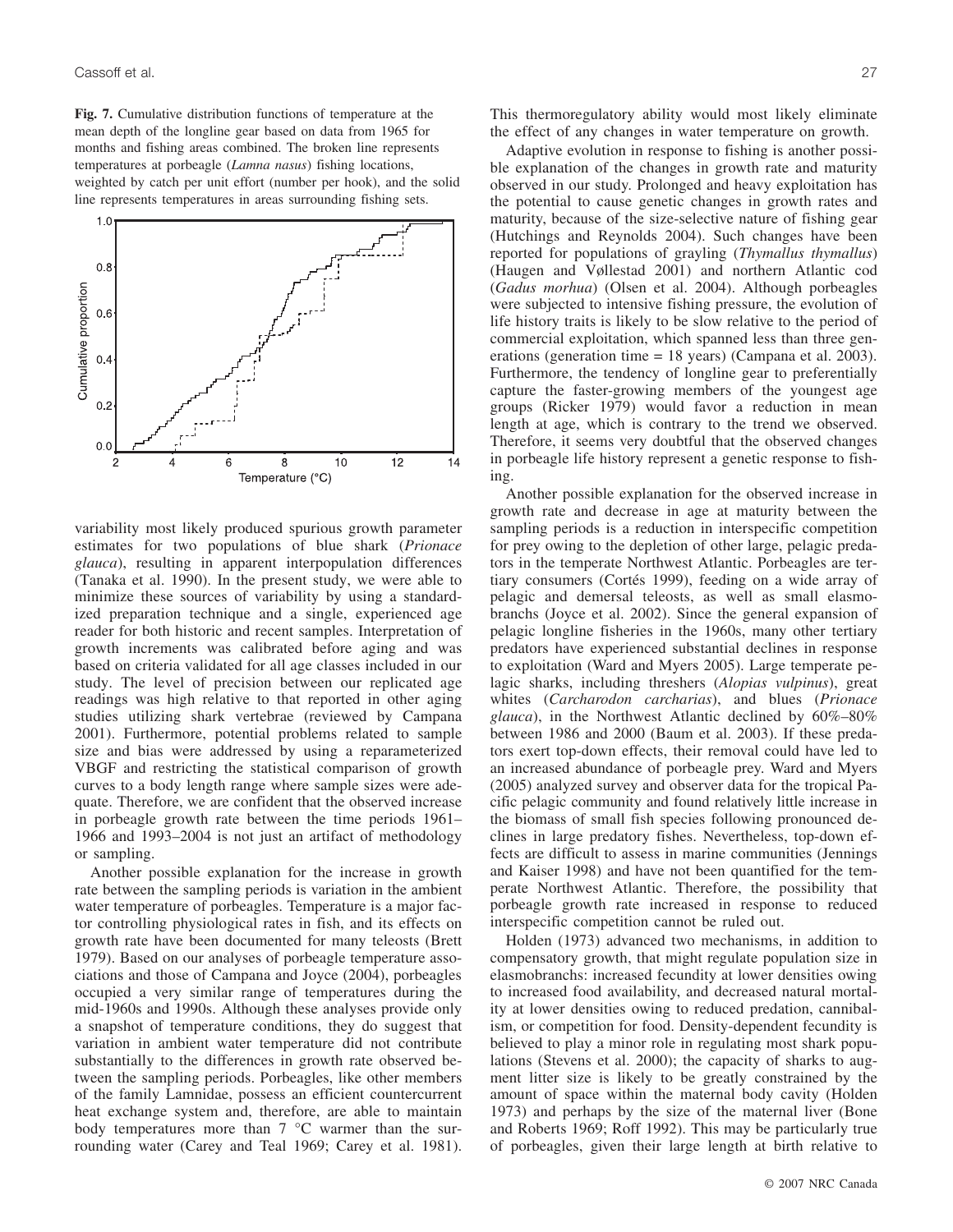maximum adult body length (about 25%). The available reproductive information from the Northwest Atlantic suggests that porbeagle fecundity has not increased since the onset of commercial exploitation. Jensen et al. (2002) reported a litter size of 3–6 pups with an average of 4, which is comparable to that observed prior to exploitation (range of 1–5 pups, but more commonly 2–4 pups; Bigelow and Schroeder 1948). Furthermore, the duration of the porbeagle reproductive cycle (1 year) has remained unchanged since the early 1960s (Aasen 1963; Jensen et al. 2002). In the case of natural mortality rates, only estimates for juvenile porbeagles were available for both the virgin and exploited populations. Estimates for the years 1961 (0.10) and 1998–2000 (0.12), based on catch curves and tag-recapture studies, respectively, were comparable (Campana et al. 2001). Further research is needed to more rigorously evaluate the relative importance of various density-dependent mechanisms in regulating population size. However, based on the available information, porbeagle fecundity and natural mortality appear to be relatively insensitive to changes in density, lending support to the hypothesis that population regulation in porbeagles occurs through compensatory changes in growth.

In conclusion, this is the first study to document changes in baseline growth and maturation parameters in an elasmobranch population following exploitation. In addition, our findings represent the only evidence of temporal changes in both growth rate and maturity in a large, long-lived shark species. Our results showed an increase in growth rates and a decrease in the age at maturity in porbeagles, associated with pronounced declines in abundance. Although we cannot dismiss the possibility that reduced interspecific competition contributed to these changes, results from our study provide strong support for the hypothesis of a compensatory growth response. Because estimates of growth and maturity parameters are used to model population growth, information from this investigation should reduce uncertainty surrounding the current recovery trajectory of the porbeagle population and, in turn, better inform management decisions in the future, as the population rebuilds.

## **Acknowledgements**

The authors thank Lisa Natanson for providing the recent collection of vertebral samples and Christopher Jensen for providing the reproductive data from his research. The authors also thank Warren Joyce for help with sample collection, Linda Marks for advice in the lab, Patty Gray for allowing us to sample his catches at sea, David Gray for assistance with the Loran conversions, and Ole Mikkelson for help with the Norwegian translations. Paul Bentzen, Sandra Walde, John Carlson, Malcolm Francis, and two anonymous reviewers provided helpful comments on an earlier draft of this manuscript. This research was partially funded by a Patrick Lett Graduate Student Bursary from Dalhousie University (to R.M.C.).

# **References**

Aasen, O. 1963. Length and growth of the porbeagle (*Lamna nasus*, Bonnaterre) in the North West Atlantic. Fiskeridir. Skr. Ser. Havunders. **13**(6): 20–37.

- Adobe Systems Inc. 2002. Adobe Photoshop 7.0®. Adobe Systems Inc., San Jose, California.
- Andren Software Co. 2005. LoranGPS 6.0®. Andren Software Co., Indialantic, Florida.
- Baum, J.K., Myers, R.A., Kehler, D.G., Worm, B., Harley, S.J., and Doherty, P.A. 2003. Collapse and conservation of shark populations in the Northwest Atlantic. Science (Washington, D.C.), **299**: 389–392.
- Bigelow, H.B., and Schroeder, W.C. 1948. Fishes of the western North Atlantic. Part 1. Sears Foundation for Marine Research, Yale University, New Haven, Connecticut.
- Bone, Q., and Roberts, B.L. 1969. The density of elasmobranchs. J. Mar. Biol. Assoc. U.K. **49:** 913–937.
- Brett, J.R. 1979. Environmental factors and growth. *In* Fish physiology. Vol. 8. Bioenergetics and growth. *Edited by* W.S. Hoar, D.J. Randall, and J.R. Brett. Academic Press, New York. pp. 599–677.
- Cailliet, G.M., Yudin, K.G., Tanaka, S., and Taniuchi, T. 1990. Growth characteristics of two populations of *Mustelus manazo* from Japan based upon cross-readings of vertebral bands. NOAA Tech. Rep. NMFS, **90**: 167–176.
- Campana, S.E. 2001. Accuracy, precision and quality control in age determination, including a review of the use and abuse of age validation methods. J. Fish Biol. **59**: 197–242.
- Campana, S.E., and Joyce, W.N. 2004. Temperature and depth associations of porbeagle shark (*Lamna nasus*) in the Northwest Atlantic. Fish. Oceanogr. **13**(1): 52–64.
- Campana, S.E., Annand, M.C., and McMillan, J.I. 1995. Graphical and statistical methods for determining the consistency of age determinations. Trans. Am. Fish. Soc. **124**: 131–138.
- Campana, S.E., Marks, L., Joyce, W., Hurley, P., and Showell, M. 1999. An analytical assessment of the porbeagle shark (*Lamna nasus*) population in the Northwest Atlantic. Can. Stock Assessment Secretariat Res. Doc. No. 99/158.
- Campana, S.E., Marks, L., Joyce, W., and Harley, S. 2001. Analytical assessment of the porbeagle shark (*Lamna nasus*) population in the Northwest Atlantic, with estimates of long-term sustainable yield. Can. Sci. Advisory Secretariat Res. Doc. No. 2001/067.
- Campana, S.E., Joyce, W., Marks, L., Natanson, L.J., Kohler, N.E., Jensen, C.F., Mello, J.J., Pratt, H.L., Jr., and Myklevoll, S. 2002*a*. Population dynamics of the porbeagle in the Northwest Atlantic Ocean. North Am. J. Fish. Manag. **22**: 106–121.
- Campana, S.E., Natanson, L.J., and Myklevoll, S. 2002*b*. Bomb dating and age determination of large pelagic sharks. Can. J. Fish. Aquat. Sci. **59**: 450–455.
- Campana, S.E., Joyce, W., and Marks, L. 2003. Status of the porbeagle shark (*Lamna nasus*) population in the Northwest Atlantic in the context of species at risk. Can. Sci. Advisory Secretariat Res. Doc. No. 2003/007.
- Carey, F.G., and Teal, J.M. 1969. Mako and porbeagle: warmbodied sharks. Comp. Biochem. Physiol. **28**(1): 199–204.
- Carey, F.G., Teal, J.M., and Kanwisher, J.W. 1981. The visceral temperatures of mackerel sharks (Lamnidae). Physiol. Zool. **54**: 334–344.
- Carlson, J.K., and Baremore, I.E. 2003. Changes in biological parameters of Atlantic sharpnose shark *Rhizoprionodon terraenovae* in the Gulf of Mexico: evidence for density-dependent growth and maturity? Mar. Freshw. Res. **54**: 227–234.
- Cerrato, R.M. 1990. Interpretable statistical tests for growth comparisons using parameters in the von Bertalanffy equation. Can. J. Fish. Aquat. Sci. **47**: 1416–1426.
- Compagno, L.J.V. 1990. Shark exploitation and conservation. NOAA Tech. Rep. NMFS, **90**: 391–414.